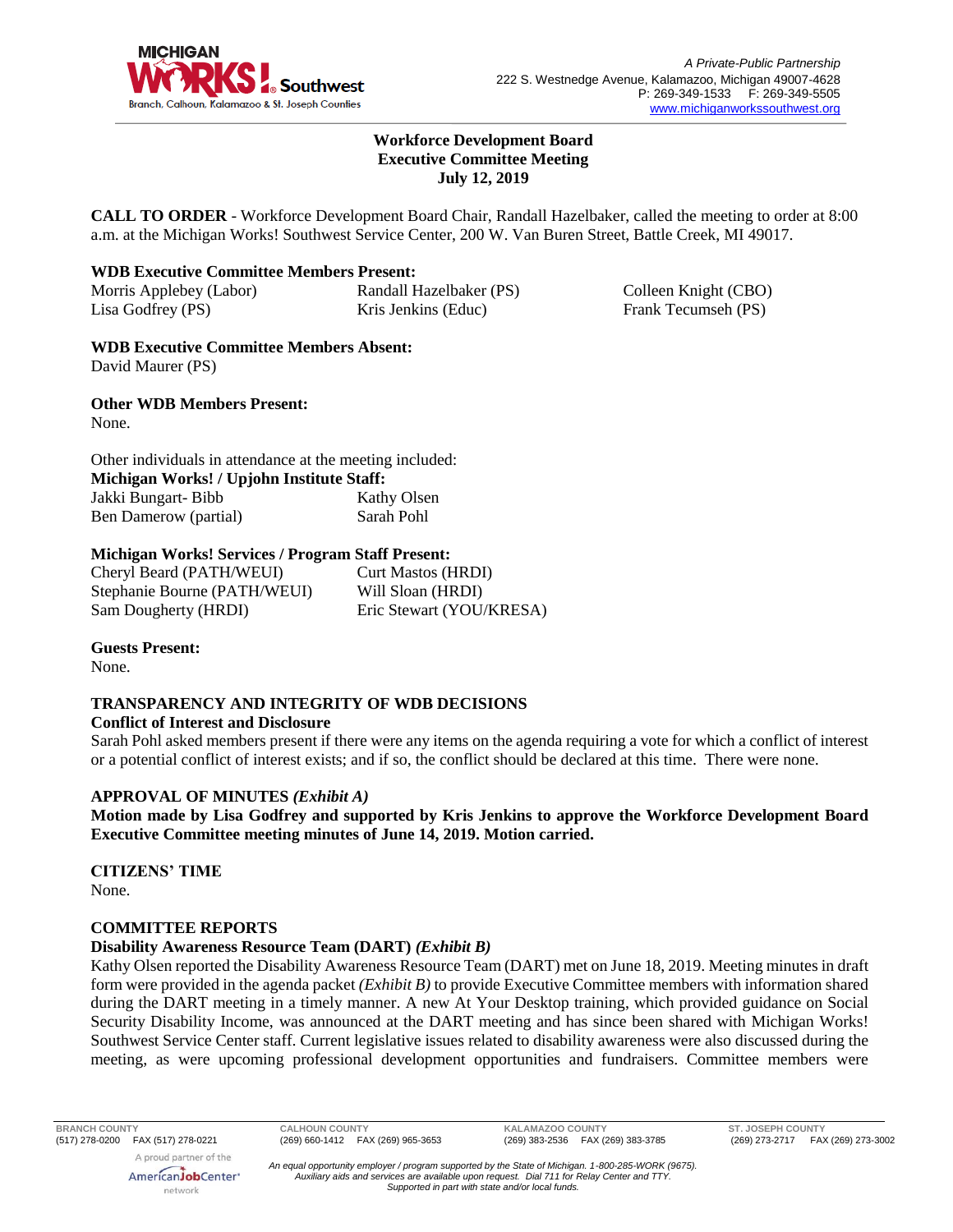reminded that there are many resources available to help individuals with disabilities find and retain employment and that DART members are always available to provide guidance.

## **Monitoring and Evaluation Committee**

Sarah Pohl reported the Monitoring and Evaluation Committee met at the end of June for the year-end wrap up meeting. Ashley Iovieno gave a presentation on Business Services and outcomes related to the Going PRO Talent Fund, Employer Led Collaboratives, the Southwest Michigan Employer Resource Network and apprenticeships. During the meeting, the Monitoring and Evaluation Committee agreed to change the meetings from the third Wednesday of the month, to the third Tuesday of the month, which will become effective for the next meeting scheduled for October 2019.

## **NEW BUSINESS**

## **WDB Plans**

**PY19 Wagner-Peyser Employment Services (ES)** *(Exhibit C)* – Jakki Bungart-Bibb requested board consideration and approval of the Program Year 2019 Wagner-Peyser Employment Services (ES) Plan. Michigan Works! Southwest received an allocation of \$550,948 to provide Employment Services to job seekers and employers in the four-county area. This is an increase from last year's allocation of \$436,258. As noted on *Exhibit C*, Employment Services focuses on a variety of employment-related labor exchange services including job search assistance, job referral and placement of job seekers and recruitment services for employers. Performance measures were also included on *Exhibit C*, and included Employment Rate 2<sup>nd</sup> and 4<sup>th</sup> Quarter After Exit and Median Earnings 2<sup>nd</sup> Quarter After Exit. Target rates were highlighted and reflected a slight increase from Program Year 2018. The increase was based on an equation used by the State which takes into consideration funding, the civil labor force, average employment and number of visitors to the Michigan Works! Service Centers.

**PY19 Capacity Building & Professional Development (CBPD)** *(Exhibit D)* **– Jakki Bungart-Bibb requested board** consideration and approval of the Program Year 2019 Capacity Building & Professional Development (CBPD) Plan. This funding, in the amount of \$33,931, is received annually by each Michigan Works! Agency and must be approved by the area's Workforce Development Board before it can be passed through to the Michigan Works! Association and used to provide technical assistance as well as professional development opportunities for the workforce development professionals within the Michigan Works! system.

**AY19 WIOA Adult, Dislocated Worker (DW) and Youth Programs** *(Exhibit E)* – Jakki Bungart-Bibb requested board consideration and approval of the Allocation Year 2019 Workforce Innovation and Opportunity Act (WIOA) Adult, Dislocated Worker (DW) and Youth Programs Plan. Michigan Works! Southwest received an allocation totaling \$3.27 million to provide adult, dislocated worker and youth services within the four-county area, reflecting an overall increase of 16.5% from allocation year 2018. Ms. Bibb directed committee members to the top of the plan document *(Exhibit E)* for a breakdown of individual percentage change per program. A decrease was noted in Dislocated Worker funding, the amount of which is based on the unemployment rate.

Basic and individualized career services, as well as training services provided to adult and dislocated worker program participants were highlighted, as were the services provided to youth, ages 14-24, which include the fourteen (14) WIOA required elements such as work experience, financial literacy, supportive services, leadership development and occupational skills training. Ms. Bibb noted at least fifty percent (50%) of expenditures for youth will be invested in out-of-school youth and at least twenty percent (20%) must be spent on work experience. WIOA performance measures, outlined by service, were also highlighted.

**AY19 Wagner-Peyser Employment Services (ES) funding for Michigan Works! Service Center (MWSC) Operations** *(Exhibit H)* – Jakki Bungart-Bibb requested board consideration and approval of the Allocation Year 2019 Wagner-Peyser Employment Services (ES) funding for Michigan Works! Service Center (MWSC) Operations Plan. Michigan Works! Southwest received an allocation totaling \$124,255 to supplement financial support from all partners housed at the one-stop facility. This reflects an incremental decrease from last year's allocationof \$125,838. Funds identified for Service Center Operations will be used across all Michigan Works! Southwest One-Stop Service Centers in support of activities to improve customer services, educate the public about Michigan Works! services and upgrade one-stop facilities.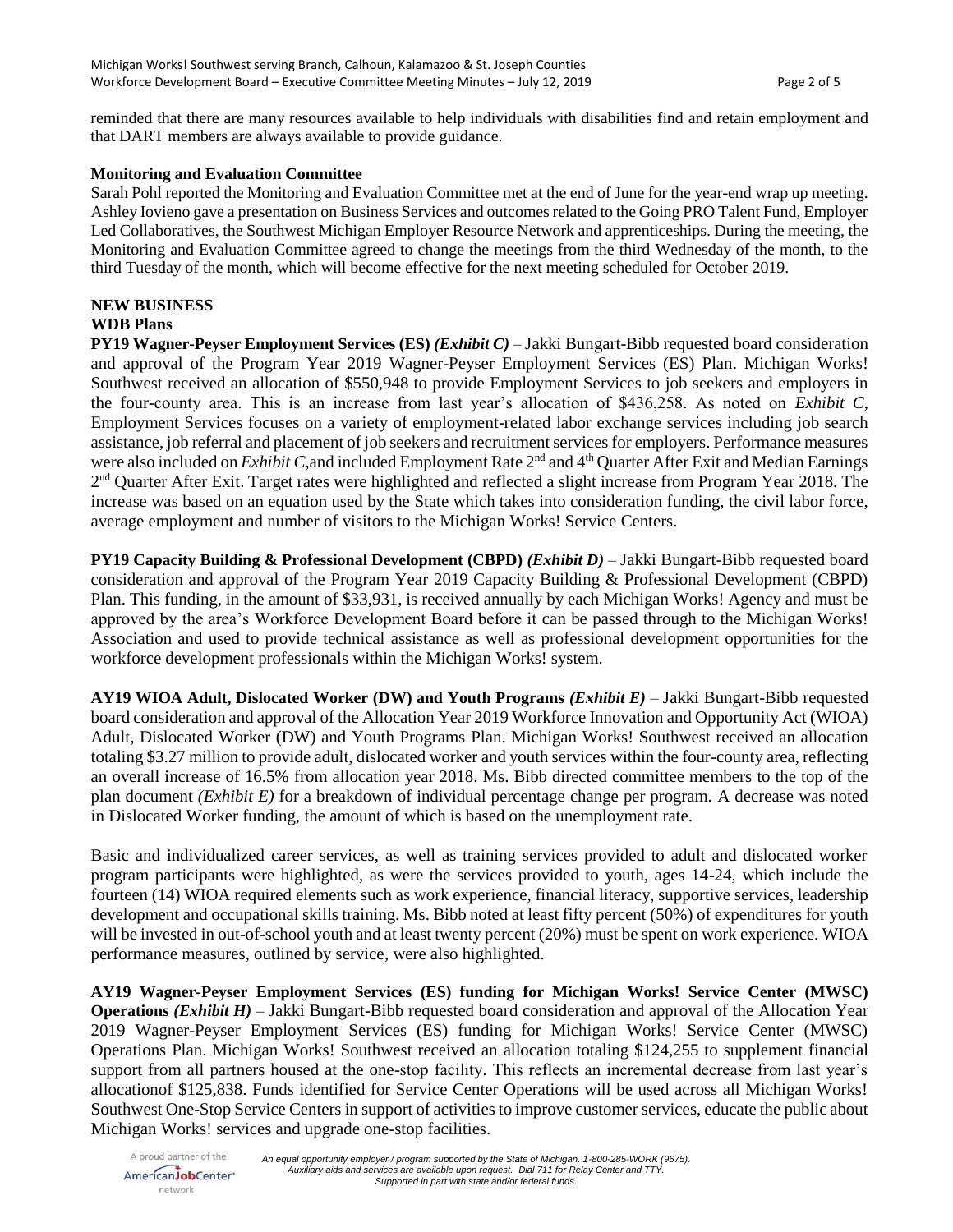**Motion made by Colleen Knight and supported by Morris Applebey to approve the PY19 Wagner-Peyser Employment Services Plan; FY19 Capacity Building & Professional Development Plan; AY19 WIOA Adult, Dislocated Worker and Youth Program Plan; and AY19 Wagner-Peyser Employment Services funding for Michigan Works! Service Center Operations Plan. Motion carried.** 

**Early Childhood Apprenticeship Update –** Jakki Bungart-Bibb reported in March 2019, Michigan Works! Southwest submitted a MAICA 2.0 (Michigan Industry Cluster Approach) proposal for funding to assist in supporting the creation of a talent pipeline within the Early Childhood Development field. The proposal was recently accepted, and staff were notified of an award in the amount of \$138,128 to provide an Early Childhood Pre-Apprenticeship and Apprenticeship training throughout the four-county region, resulting in a total of 72 individuals receiving training through employment at 10 area employers. The Pre-Apprenticeship and Apprenticeship training is provided through a partnership with Southwest Child Care Resources and the funding will cover a period from April 1, 2019 through July 30, 2020.

**Memorandums of Understanding (MOUs) and Infrastructure Funding Agreements (IFAs) for the Michigan State Housing Development Authority (MSHDA) and the Bureau of Services for Blind People (BSBP)** *(Exhibit I)* Jakki Bungart-Bibb requested board consideration and approval of the Memorandums of Understandings (MOUs) and Infrastructure Funding Agreement (IFA) for the Michigan State Housing Development Authority (MSHDA) and the Bureau of Services for Blind People (BSBP). As was done last year, these two organizations, which are both required One-Stop partners, develop their own MOUs to ensure consistency across all Michigan Works! Agencies throughout the State. As presented last month, the attached MOUs and IFAs address the requirements of WIOA, as outlined on the plan summary documents *(Exhibit I).*

**Motion made by Lisa Godfrey and supported by Colleen Knight to approve the Memorandums of Understanding (MOUs) and Infrastructure Funding Agreements (IFAs) for the Michigan State Housing Development Authority and the Bureau of Services for Blind People. Motion carried.** 

### **STAFF REPORTS**

**Business Services / Talent Fund /Labor Market Information (LMI)** *(Exhibit F)* – Jakki Bungart-Bibb reported last month Consumers Credit Union was pulled from the queue to receive a Going PRO Talent Fund grant in the amount of \$87,500 to provide leadership training to their staff. The State recently announced that no other employers will be pulled from the queue for FY2019 funding. This final award increases the amount of Going PRO Talent Fund grants awarded to \$1.7 million for 35 employers within the Michigan Works! Southwest area to train over 1,400 individuals. These totals do not include the grants award to Industry-Led Collaboratives (ILCs). A webinar is scheduled for August 6, 2019 to outline plans for the FY2020 Going PRO Talent Fund application process, which will include the implementation of an online application submission option. Once staff have viewed the webinar, informational sessions will be scheduled throughout the Michigan Works! Southwest area to provide employers the details regarding the FY2020 application and award process.

Ms. Bibb also announced that new Business Services Coordinators have been hired for both Kalamazoo and Calhoun Counties and they will be attending the next Workforce Development Board meeting to gain familiarity with the board functions and local workforce development system and members.

The link to access the labor market reports *(Exhibit F)* generated from Burning Glass Analytics and Real Time Jobs Data that identified the top detailed occupations, skills greatest in demand, and employers with the most job openings in Prosperity Region 8, Michigan Works! Southwest, and each of the four counties in the Michigan Works! Southwest area for the period May 1 through June 30, 2019 was sent to members via email along with the agenda packet.

**Dashboard Report** *(Exhibit G)* – Jakki Bungart-Bibb reported page one of the Michigan Works! Dashboard report *(Exhibit G)* included a comparison of Labor Participation within the four-county region as well as Real Time Labor Demand for Region 8, which was consistent with the reports from recent months. Page two of the report reported a total of 116,404 visitors to the Michigan Works! Southwest Service Centers for PY2018, representing a decrease from previous years. On thousand, nine hundred fifty-five (1,955) jobs were reportedly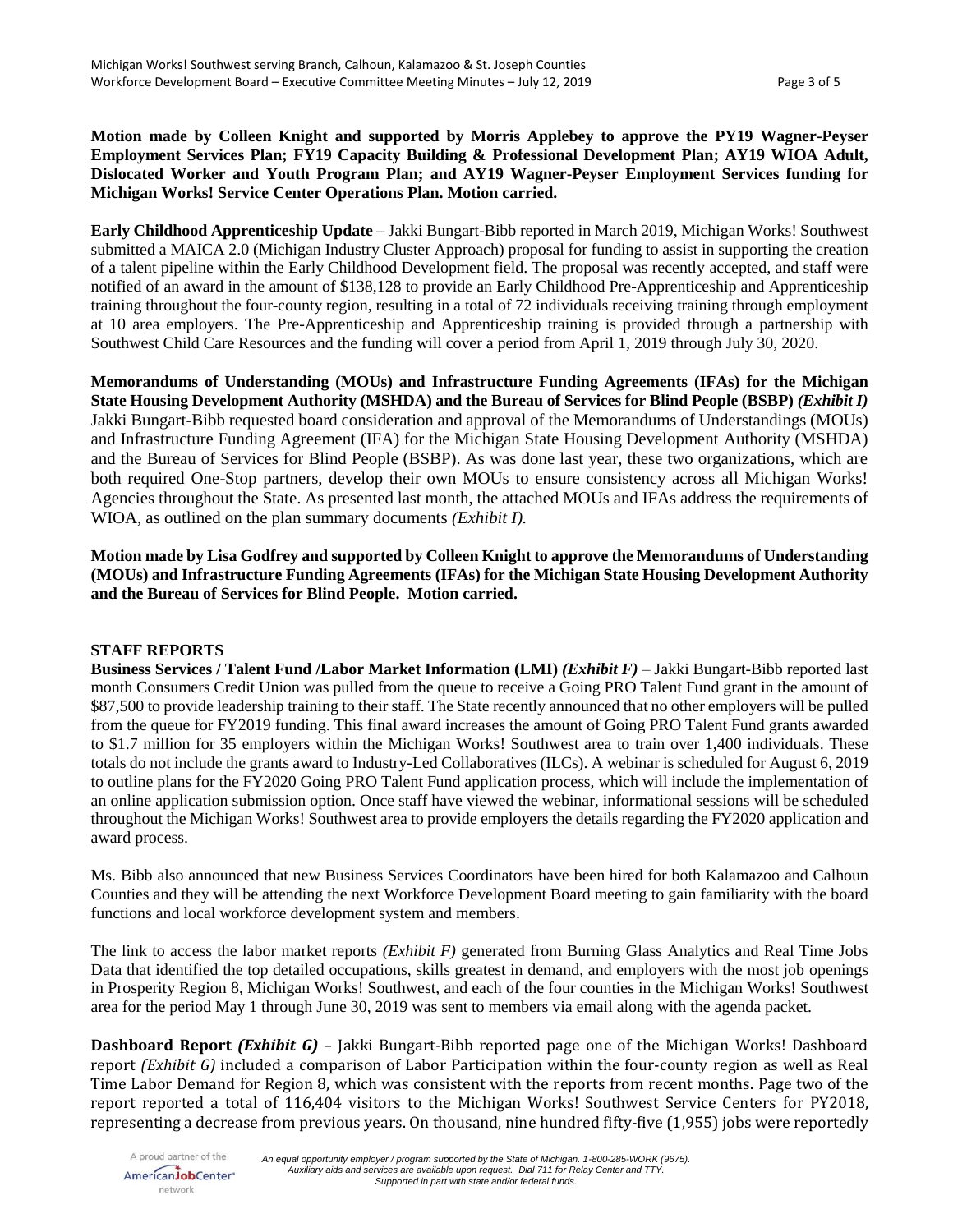filled with Michigan Works! Southwest assistance and 881 employers were assisted by staff. WIOA Registrations were also highlighted on page two. The third page of the report highlighted PATH data including the AEP Pass Rate of 71.93% for the month of May 2019, an employment rate of 51%, through June 2019 and an average wage of \$10.62 through June 2019. The final page of the Dashboard report highlighted various events and successes, including Ben Damerow's attendance at both the Governor's signing of an Executive Order creating the Department of Labor and Economic Opportunity (LEO) and the Calhoun County Legislative breakfast. The Going PRO Talent fund was also highlighted on the last page, as well as the State Expansion Grant awarded to Michigan Works! Southwest, in partnership with Southwest Child Care Resources, for the expansion of Early Childhood Apprenticeships. Kris Jenkins informed members that as of earlier this year, Branch County no longer falls under the jurisdiction of Southwest Child Care Resources and instead is aligned with the Department of Health and Human Services service area which is serviced by the Great Start to Quality Southeast Resource Center.

**Director's Report** – Jakki Bungart-Bibb distributed the Directors Report dated July 12, 2019. Ms. Bibb stated similar to last month, the report included a summary of the executive order that created the Department of Labor and Economic Opportunity (LEO).

Ms. Bibb also reported on May 22nd, the administration issued their spring 2019 *Unified Agenda of Regulatory and Deregulation Actions*, establishing target dates for key steps in the federal rulemaking process, including details on what an industry-led apprenticeship would entail, final ruling on state drug testing, revisions to the merit-based staffing requirements in the Wagner-Peyser regulations, and a proposal to catch up with the five separate program authorizations for Trade Adjustment Assistance (TAA). Guidance on industry-led apprenticeship was then released on June 25, 2019, through Training and Employment Notice No. 3-18, change 1. A copy of the Training Employment Notice was distributed to committee members at the meeting.

Ben Damerow joined the meeting during the Director's report and reported that he connected Senator Bizon with the Director of the Bureau of Labor Information following last month's meeting. He added that the Bureau of Labor Information released their 2026 Regional Projections yesterday, copies of which were distributed at the meeting. .

### **OLD BUSINESS**

None.

## **CITIZENS' TIME**

Sam Dougherty reported the State interviewed Vision for Prosperity participants. The interviews will be used as part of the Going PRO campaign for the fall. The majority of training graduates have already obtained employment and/or been accepted into an apprenticeship training program, with five beginning their apprenticeships in the past month.

### **MEMBERS' TIME**

None.

### **UPCOMING MEETINGS**

Members were reminded of the next Full Workforce Development Board and Executive Committee meetings.

The next **Full Workforce Development Board** is scheduled for Friday, September 13, 2019 from 8:00 a.m. – 9:30 a.m. at Glen Oaks Community College, Business Development Center, 62249 Shimmel Rd, Centreville, MI 49032.

The next **Executive Committee** is scheduled for Friday, August 9, 2019 from 8:00 a.m. – 9:30 a.m. at the Upjohn Institute, 300 S. Westnedge Ave, Kalamazoo, MI 49007.

The dates for the other committee meetings were listed on the agenda as follows:

The next **Monitoring and Evaluation Committee** is scheduled for Tuesday, October 22, 2019 from 8:00 – 9:30 at the Michigan Works! Southwest Service Center, 1601 S. Burdick St, Kalamazoo, MI 49001.

The next **Disability Awareness Resource Team (DART)** is scheduled for Tuesday, September 17, 2019 from 2:00 – 4:00 p.m. at Upjohn Institute, 300 S. Westnedge Ave, Kalamazoo, MI 49007.